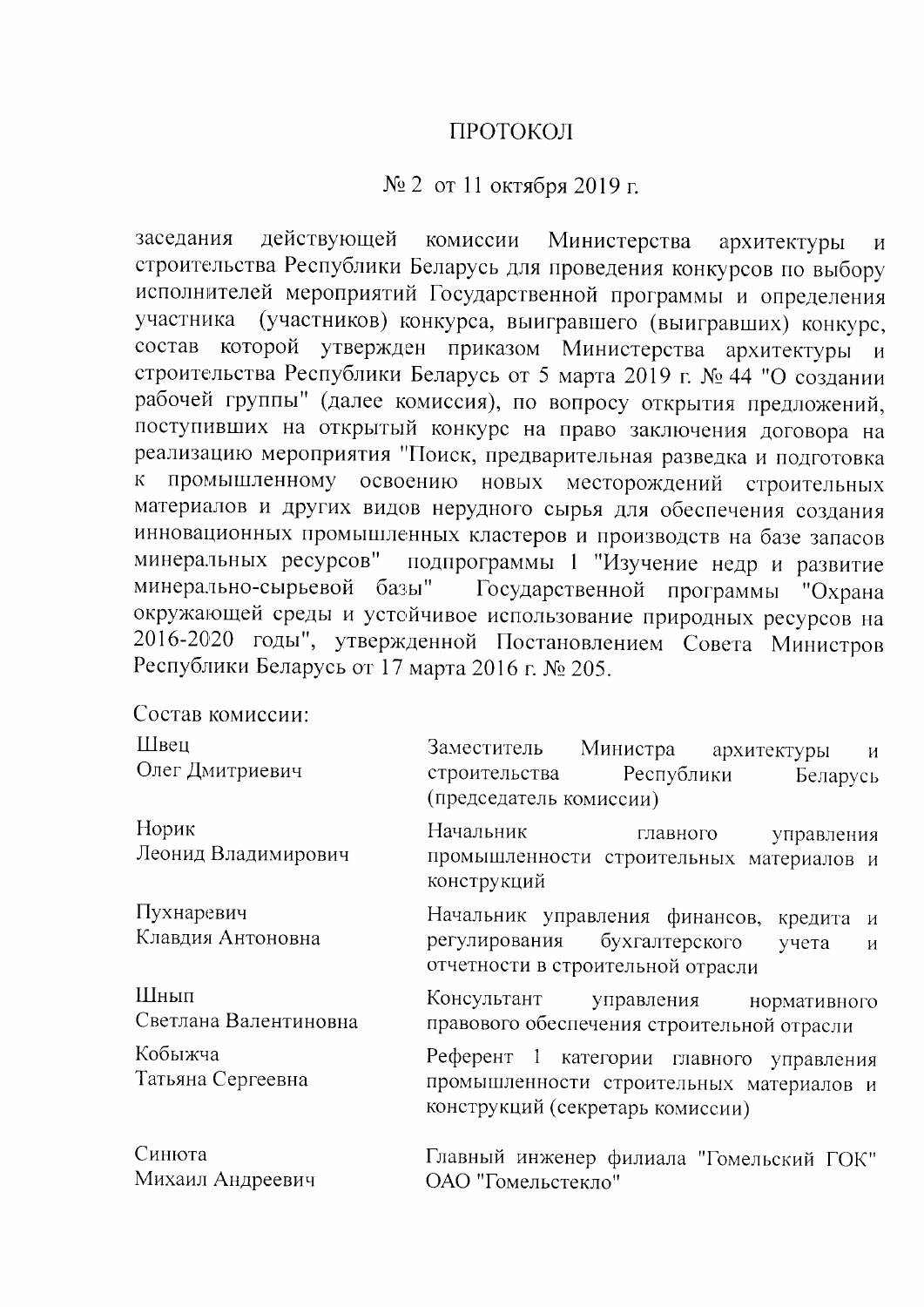Заседание начато  $11 - 00$ 

Заседание окончено 11-20

Председательствовал: Швец О.Д.

Присутствовали: члены комиссии: Норик Л.В., Пухнаревич К.А., Шнып С.В., Кобыжча Т.С.

СЛУШАЛИ:

об открытии и рассмотрении предложений, поступивших на открытый конкурс  $\overline{10}$ выбору исполнителя мероприятия "Поиск, предварительная разведка и подготовка к промышленному освоению месторождений строительных материалов новых  $\overline{M}$ других видов нерудного сырья обеспечения ДЛЯ создания инновационных промышленных кластеров и производств на базе запасов минеральных ресурсов" подпрограммы 1 "Изучение недр и развитие минеральносырьевой базы" Государственной программы "Охрана окружающей среды и устойчивое использование природных ресурсов на 2016-2020 годы", объявленный 11 сентября 2019 г.

Выступили: Швец О.Д.

РЕШИЛИ:

1. Отметить, что

1.1 в срок, установленный в Извещении о проведении конкурса от 11 сентября 2019 г. (далее - Извещение) как окончательный для представления предложений на участие в конкурсе (10.10.2019 18-00), поступило одно предложение для участия в конкурсе (09.10.2019 в 17-15).

1.2. открытие предложения 11.10.2019 началось в 11-00.

При вскрытии указанного конверта с заявкой на участие в конкурсе председателем комиссии озвучено следующее:

полное наименование юридического лица: республиканское унитарное предприятие "Научно-производственный центр по геологии";

- наименование мероприятия: "Поиск, предварительная разведка и промышленному подготовка  $\overline{\mathbf{K}}$ освоению новых месторождений строительных материалов  $\mathbf{H}$ других ВИДОВ нерудного сырья для обеспечения создания инновационных промышленных кластеров  $\overline{M}$ производств на базе запасов минеральных ресурсов" подпрограммы 1 "Изучение недр и развитие минерально-сырьевой базы" Государственной программы "Охрана окружающей среды и устойчивое использование природных ресурсов на 2016-2020 годы";

- объем выполнения мероприятия: в полном объеме;

- срок выполнения мероприятия: ноябрь 2019 г. -июнь 2020 г.;

- размер средств на выполнение мероприятия 130 000,00 (сто тридцать тысяч рублей 00 копеек), в том числе по годам:

2019 г. - 40 000,00 (сорок тысяч рублей 00 копеек);

2020 г. - 90 000,00 (девяносто тысяч рублей 00 копеек):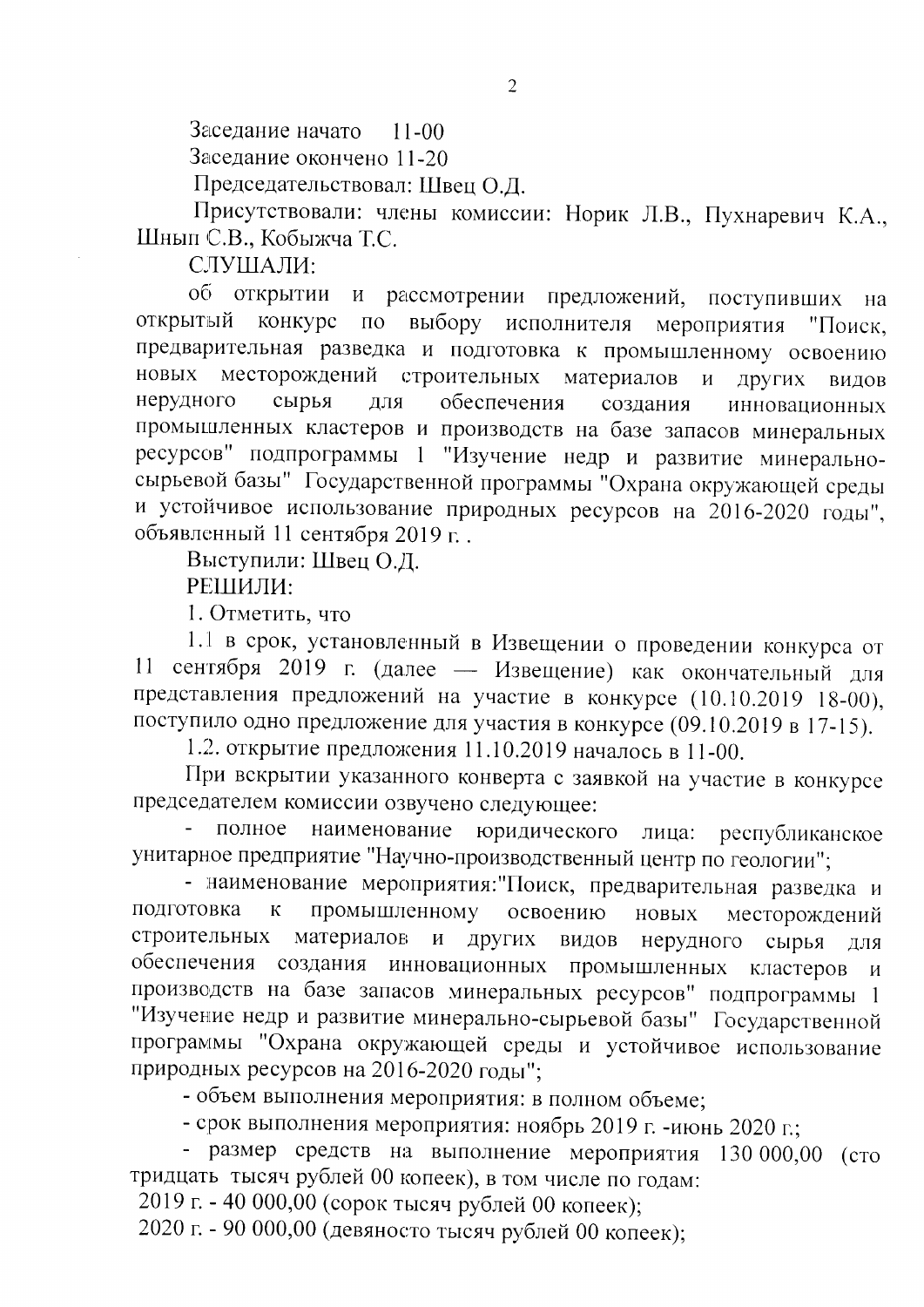- показатели деятельности исполнителя мероприятия, направленной на достижение целевых показателей:

- проведение доразведки южной части Северо-западного участка месторождения кварцевых песков «Лениндар» на площади 29,5 га;

- подсчет запасов по результатам доразведки произвести по средним показателям в уступе отработки с учетом параметров качества и горноусловий технических утвержденных постоянных кондиций представлением материалов на экспертизу РКЗ;

- требуемое количество запасов - фактическое по результатам детальной разведки;

- при ведении работ учитывать, что обводненное полезное ископаемое будет отрабатываться на глубину до 2,0 м;

- проведение анализов: физико-механических свойств интервально и среднему (гранулометрический состав, однородность, глинистая  $\Pi$ O составляющая и т.д.); химический анализ стекольных песков интервально и по среднему (SiO<sub>2</sub>, Fe<sub>2</sub>O<sub>3</sub>, Al<sub>2</sub>O<sub>3</sub>, редкоземельные металлы, CaO, MgO), в аккредитованной лабораторией ОАО «Гомельстекло»;

- отбор проб производить поинтервально.

2. Отметить, что:

2.1 открыто предложение участника конкурса, указанное в таблице 1

| $N_2$<br>$ $ Регистрацион<br>ный номер<br>$\Pi/\Pi$<br>открытого<br>предложения |                                  | Участники, представившие предложения |  | Нена предложения, Приме<br>бел. рублей | чание |
|---------------------------------------------------------------------------------|----------------------------------|--------------------------------------|--|----------------------------------------|-------|
|                                                                                 | Полное наименование<br>участника | Место<br>нахождения                  |  |                                        |       |

Поиск, предварительная разведка и подготовка к промышленному освоению новых месторождений строительных материалов и других видов нерудного сырья для обеспечения создания инновационных промышленных кластеров и производств на базе запасов минеральных ресурсов"

| республиканское унитарное   г. Минск,<br>"Научно- ул.<br>предприятие<br>производственный центр по Купревича,<br>геологии" | Республиканский<br>бюджет —<br>  130 000,00 рублей,<br>в том числе:<br>$(2019 \text{ r.} - 40000,00)$ |
|---------------------------------------------------------------------------------------------------------------------------|-------------------------------------------------------------------------------------------------------|
|                                                                                                                           | $(2020 r - 130 000, 00)$                                                                              |

2.2. сведения о соответствии участника открытого конкурса требованиям Извещения и Инструкции о порядке проведения конкурсов исполнителей мероприятий государственных программ,  $\overline{10}$ выбору утвержденной постановлением Министерства природных ресурсов и охраны окружающей среды Республики Беларусь от 05.08.2016 № 28 (далее - Инструкция), указаны в таблице 2.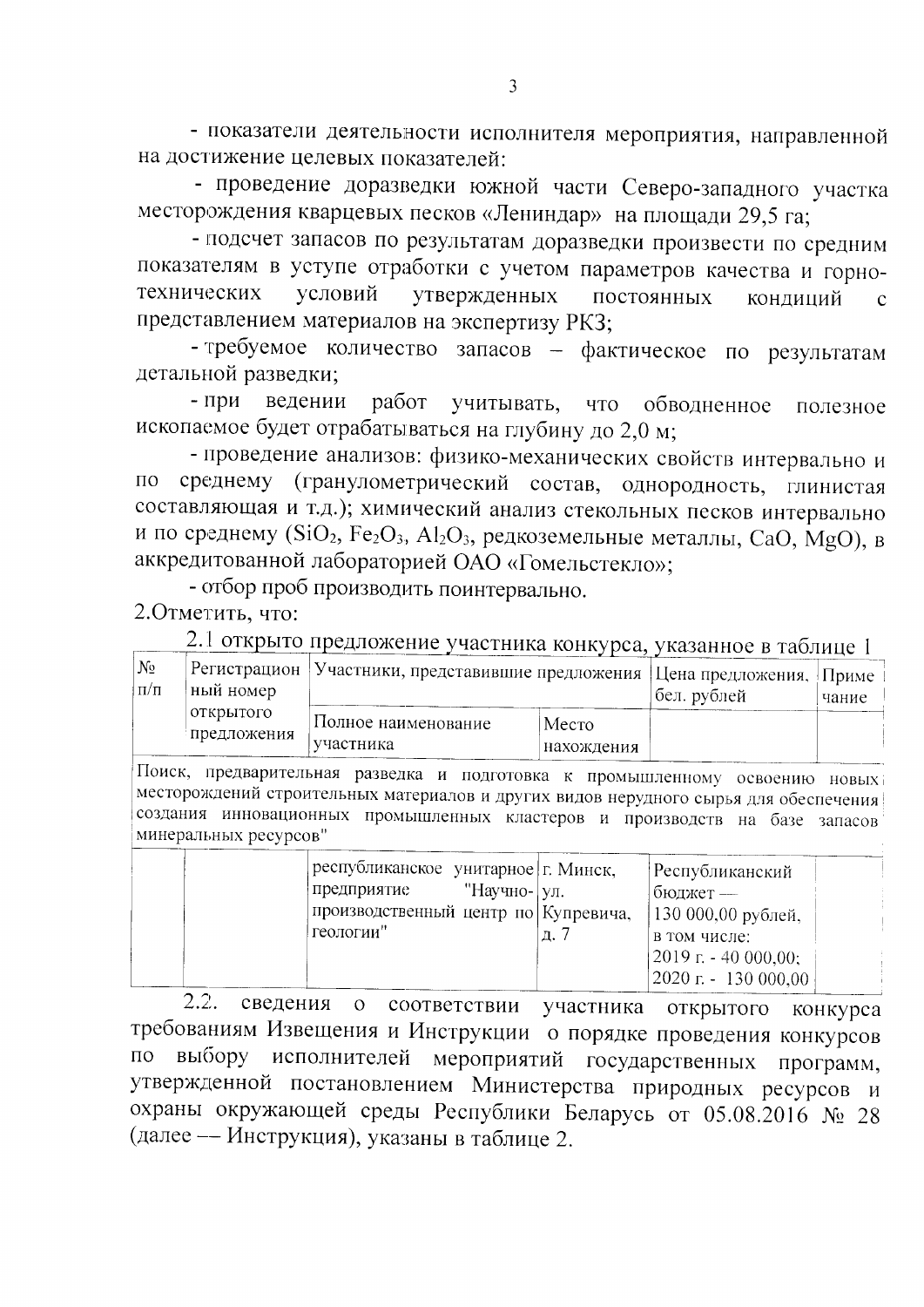| $N_2$<br>$\Pi/\Pi$ | Регистрацио<br>нный номер<br>открытого<br>предложения | Участники, представившие<br>предложения |                     | Предложение<br>соответствует<br>требованиям<br>Извещения о<br>проведении<br>конкурса | Предложение не<br>соответствует<br>требованиям Извещения<br>о проведении конкурса,<br>причина несоответствия |
|--------------------|-------------------------------------------------------|-----------------------------------------|---------------------|--------------------------------------------------------------------------------------|--------------------------------------------------------------------------------------------------------------|
|                    |                                                       | Полное<br>наименование<br>участника     | Место<br>нахождения |                                                                                      |                                                                                                              |

Поиск, предварительная разведка и подготовка к промышленному освоению новых месторождений строительных материалов и других видов нерудного сырья для обеспечения создания инновационных промышленных кластеров и производств на базе запасов минеральных ресурсов"

|  | республиканское   г. Минск, |            | соответствует |  |
|--|-----------------------------|------------|---------------|--|
|  | унитарное                   | УЛ.        |               |  |
|  | предприятие                 | Купревича, |               |  |
|  | "Научно-                    | Д.         |               |  |
|  | производственн              |            |               |  |
|  | ый<br>центр<br>ΠО           |            |               |  |
|  | геологии"                   |            |               |  |

2.3. открытый конкурс признать состоявшимся.

Организатор конкурса: Министерство архитектуры и строительства Республики Беларусь.

B. соответствии  $\mathbf{c}$ абзацем четвертым части пункта  $\overline{4}$ 18 Указа Президента Республики Беларусь от 25 июля 2016 г. № 289 "О порядке формирования, финансирования, выполнения  $\mathbf{M}$ оценки эффективности реализации государственных программ" с учетом того, что конкурсное предложение республиканского унитарного предприятия "Научно-производственный центр геологии"  $\overline{10}$ отвечает условиям конкурса, (критериям) открытого определить  $er<sub>o</sub>$ участником. выигравшим конкурс по мероприятию "Поиск, предварительная разведка и промышленному подготовка  $\rm K$ освоению **НОВЫХ** месторождений строительных материалов  $\mathbf{M}$ Других видов нерудного сырья ЛЛЯ обеспечения создания инновационных промышленных кластеров  $\boldsymbol{\mathsf{M}}$ производств на базе запасов минеральных ресурсов" подпрограммы 1 "Изучение недр и развитие минерально-сырьевой базы" Государственной "Охрана окружающей среды и устойчивое использование программы природных ресурсов на 2016-2020 годы", утвержденной Постановлением Совета Министров Республики Беларусь от 17 марта 2016 г. № 205.

Голосовали: за - 5 членов комиссии, против - 0.

Председатель конкурсной комиссии Швец О.Д.